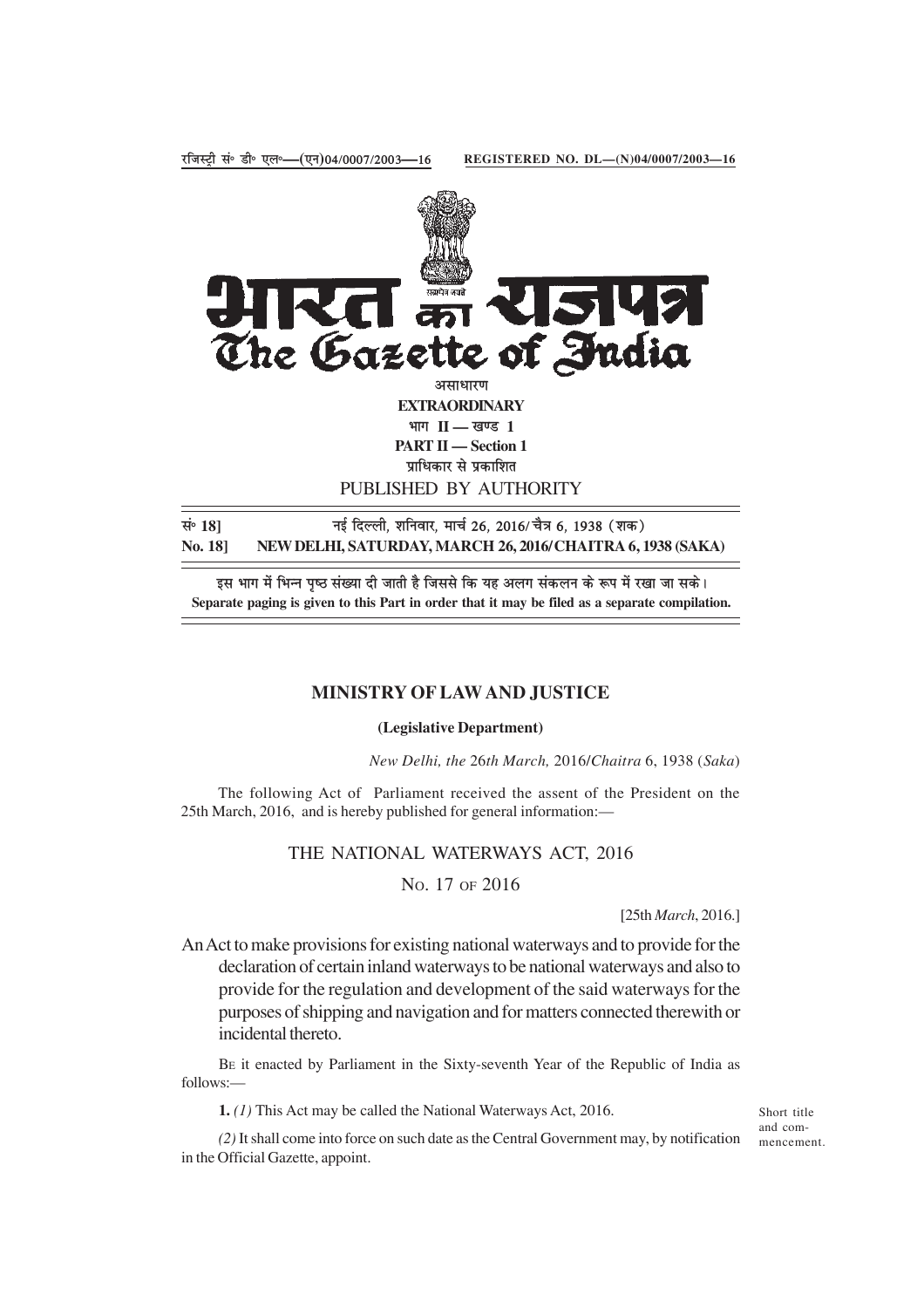Existing national waterways and declaration of certain inland waterways as national waterways.

Declaration as to expediency of control and development by Union of waterways specified in Schedule for certain purposes.

Amendment of section 2 of Act 82 of 1985.

Repeal of certain enactments

**2***. (1)* The existing national waterways specified at serial numbers 1 to 5 in the Schedule along with their limits given in column (3) thereof, which have been declared as such under the Acts referred to in sub-section  $(I)$  of section 5, shall, subject to the modifications made under this Act, continue to be national waterways for the purposes of shipping and navigation under this Act.

*(2)* The regulation and development of the waterways referred to in sub-section (*1*) which have been under the control of the Central Government shall continue, as if the said waterways are declared as national waterways under the provisions of this Act.

*(3)* The inland waterways specified at serial numbers 6 to 111 in the Schedule along with their limits given in column (3) thereof are hereby declared to be national waterways for the purposes of shipping and navigation.

**3.** Save as provided in sub-sections (*1*) and (*2*) of section 2, it is hereby declared that it is expedient in the public interest that the Union should take under its control the regulation and development of the waterways specified in the Schedule for the purposes of shipping and navigation to the extent provided in the Inland Waterways Authority of India Act, 1985.

82 of 1985.

40 of 1988.

25 of 1992.

23 of 2008.

24 of 2008.

**4.** In the Inland Waterways Authority of India Act, 1985, in section 2, for clause (*h*), the following clause shall be substituted, namely:––

 '*(h)* "national waterway" means the inland waterway declared by section 2 of the National Waterways Act, 2016, to be a national waterway.

*Explanation*.–– If Parliament declares by law any other waterway to be a national waterway, then, from the date on which such declaration takes effect, such other waterway––

*(i)* shall also be deemed to be a national waterway within the meaning of this clause; and

*(ii)* the provisions of this Act shall, with necessary modifications (including modification for construing any reference to the commencement of this Act as a reference to the date aforesaid), apply to such national waterway;'.

**5***. (1)* The following Acts, namely:—

*(a)* the National Waterway (Allahabad-Haldia Stretch of the Ganga Bhagirathiand saving. **Hooghly River) Act, 1982**; **49 of 1982. 49 of 1982.** 

> *(b)* the National Waterway (Sadiya-Dhubri Stretch of Brahmaputra River) Act, 1988;

> *(c)* the National Waterway (Kollam-Kottapuram Stretch of West Coast Canal and Champakara and Udyogmandal Canals) Act, 1992;

> *(d)* the National Waterway (Talcher-Dhamra Stretch of Rivers, Geonkhali-Charbatia Stretch of East Coast Canal, Charbatia-Dhamra Stretch of Matai River and Mahanadi Delta Rivers) Act, 2008; and

> *(e)* the National Waterway (Kakinada-Puducherry Stretch of Canals and the Kaluvelly Tank, Bhadrachalam-Rajahmundry Stretch of River Godavari and Wazirabad-Vijayawada Stretch of River Krishna) Act, 2008,

are hereby repealed.

*(2)* Notwithstanding such repeal, anything done or any action taken under the Acts referred to in sub-section  $(1)$ , in so far as they are in conformity with the provisions of this Act, shall be deemed to have been done or omitted to be done or taken or not taken under the provisions of this Act.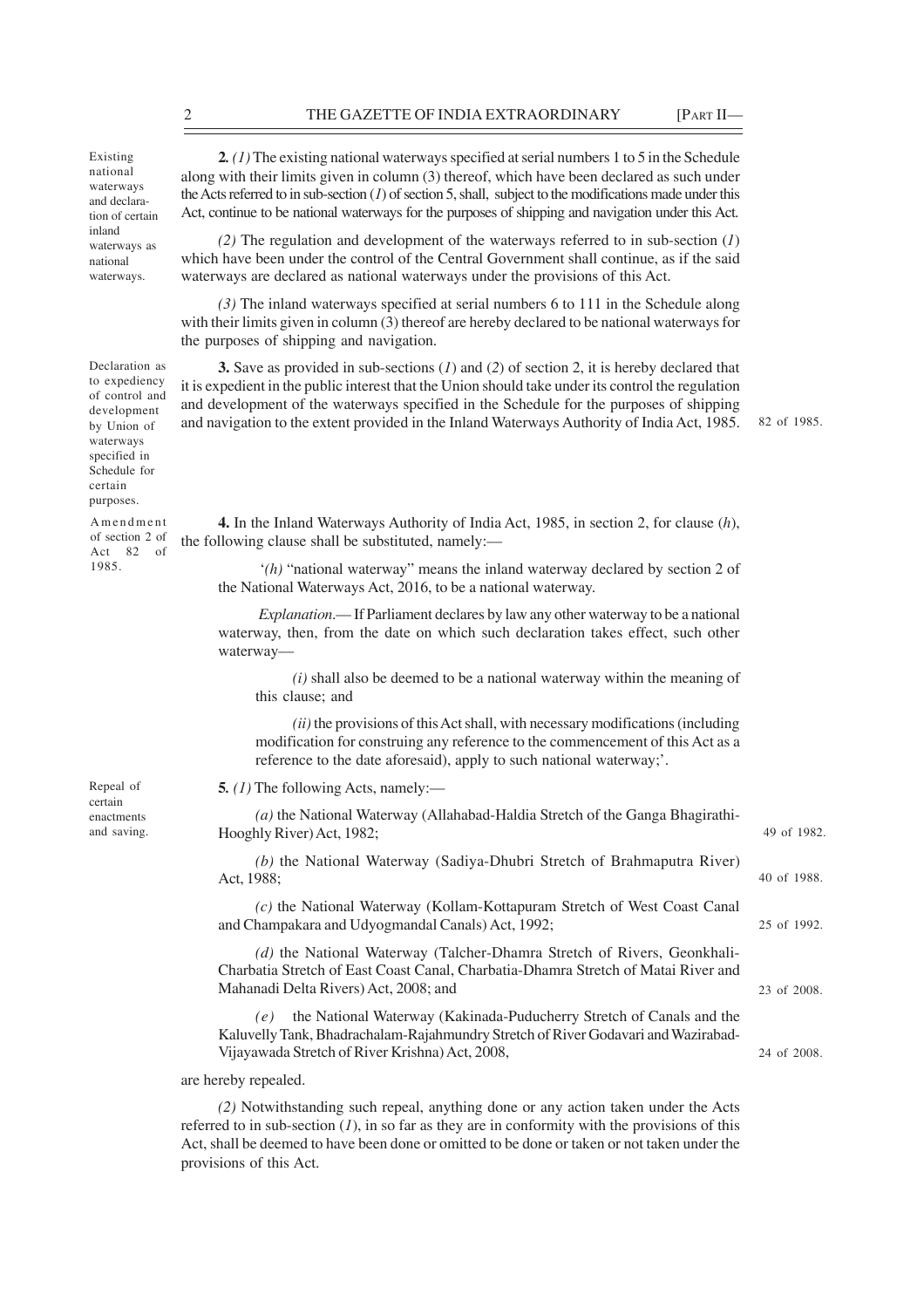### THE SCHEDULE

## *(See* section 2*)*

| Sl.No. | National Waterways  | Limits of the National Waterways                                                                                                                                                                                                                                                                                                                                                                                                                                                                                                                                                                                              |
|--------|---------------------|-------------------------------------------------------------------------------------------------------------------------------------------------------------------------------------------------------------------------------------------------------------------------------------------------------------------------------------------------------------------------------------------------------------------------------------------------------------------------------------------------------------------------------------------------------------------------------------------------------------------------------|
| (1)    | (2)                 | (3)                                                                                                                                                                                                                                                                                                                                                                                                                                                                                                                                                                                                                           |
| 1.     | National Waterway 1 | Allahabad-Haldia Stretch of the Ganga-Bhagirathi-<br>Hooghly Rivers with the following limits, namely:—                                                                                                                                                                                                                                                                                                                                                                                                                                                                                                                       |
|        |                     | From road bridge at Allahabad across the river Ganga,<br>about 2 kilometres upstream of the confluence of the<br>rivers Ganga and Yamuna at Triveni to the inland<br>waterway limit on the tidal waters of the river Hooghly<br>from a line drawn between No.1 Refuge house at the<br>entrance to Baratola river commonly called channel creek,<br>to a position 2.5 kilometres due south of Saugor<br>lighthouse, and then connected to the right or south<br>bank at the entrance to the Hijili or Russulpore river,<br>through river Ganga, lock canal and feeder canal at<br>Farakka, river Bhagirathi and river Hooghly. |
| 2.     | National Waterway 2 | Sadiya-Dhubri Stretch of Brahmaputra River with the<br>following limits, namely:-                                                                                                                                                                                                                                                                                                                                                                                                                                                                                                                                             |
|        |                     | From a line drawn across the Brahmaputra river from the<br>point on the north bank of the Kundil river at its<br>confluence with the Brahmaputra river near Sadiya to<br>the beginning of the river island Majuli and therefrom<br>through all the channels of the Brahmaputra river on<br>either side of the river island Majuli up to the end of the<br>river island Majuli and then up to the international border<br>down stream of Dhubri.                                                                                                                                                                               |
| 3.     | National Waterway 3 | Kollam-Kozhikode Stretch of West Coast Canal and<br>Champakara and Udyogmandal Canals with the<br>following limits, namely:-                                                                                                                                                                                                                                                                                                                                                                                                                                                                                                  |
|        |                     | The northern limit of the West Coast Canal shall be<br>Kozhikode at Lat 11°13'39"N, Lon 75°46'44"E and the<br>southern limit shall be a line drawn across the Ashtamudi<br>KayaI at a distance of 100 metres south of Kollam jetty.                                                                                                                                                                                                                                                                                                                                                                                           |
|        |                     | The Champakara Canal starting from the confluence<br>with the West Coast Canal and ending at the railway<br>bridge (railway siding for Cochin Oil Refinery) near<br>Fertilisers and Chemicals Travancore Limited, boat<br>basin.                                                                                                                                                                                                                                                                                                                                                                                              |
|        |                     | The Udyogmandal Canal starting from the confluence<br>with West Coast Canal and ending at the Padalarn road<br>bridge (Eloor-Edayar).                                                                                                                                                                                                                                                                                                                                                                                                                                                                                         |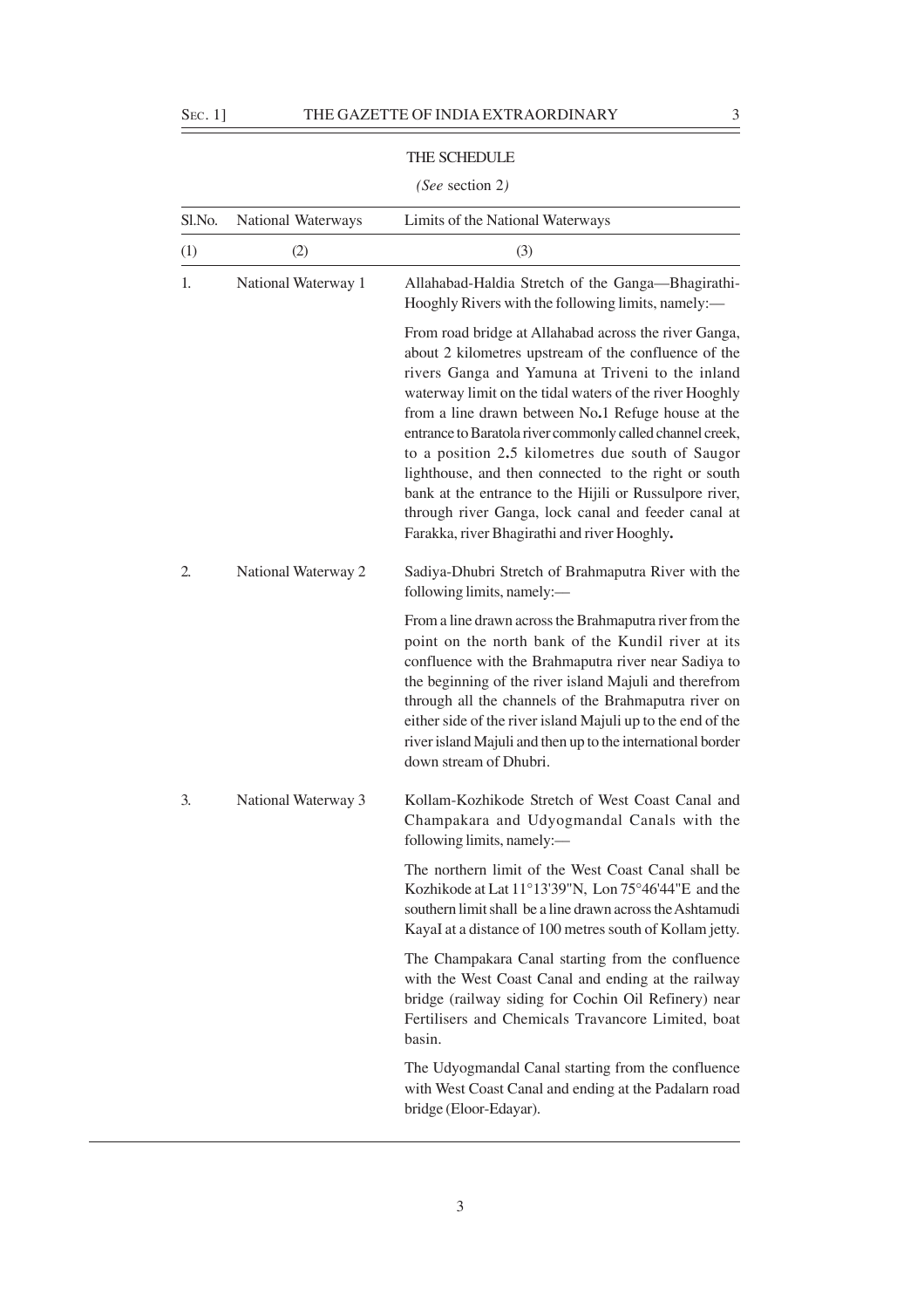| (1) | (2)                 | (3)                                                                                                                                                                                                                                                                        |
|-----|---------------------|----------------------------------------------------------------------------------------------------------------------------------------------------------------------------------------------------------------------------------------------------------------------------|
| 4.  | National Waterway 4 | Kakinada-Puducherry Stretch of Canals and the<br>Kaluvelly Tank, Nashik-Bhadrachalam-Rajahmundry<br>Stretch of River Godavari and Bridge near village<br>Galagali-Wazirabad-Vijayawada Stretch of River Krishna<br>with the following limits, namely:-                     |
|     |                     | Kakinada-Puducherry canal                                                                                                                                                                                                                                                  |
|     |                     | (Canal system consisting of Kakinada canal, Eluru canal,<br>Commamur canal and North Buckingham canal, portion<br>of the Coovum river linking North and South<br>Buckingham canals, South Buckingham canal and<br>Kaluvelly tank)                                          |
|     |                     | Northern limit: A line drawn across the Kakinada canal<br>parallel to the Jagannadhapuram road bridge, Kakinada<br>at a distance of 500 metres down stream at Lat 16° 56'<br>24" N, Lon 82° 14'20"E;                                                                       |
|     |                     | Southern limit: Junction of East Coast Highway and<br>Chinnakalawari-Kanakachettikulam<br>road<br>at<br>Kanakachettikulam which is the end point of the artificial<br>canal link to Kaluvelly tank at Lat 20° 0' 07" N, Lon 79°<br>52' 12" E.                              |
|     |                     | River Godavari                                                                                                                                                                                                                                                             |
|     |                     | Western limit: Road bridge on Mumbai-Agra Highway<br>at Nashik across river Godavari at Lat 20°0' 07" N, Lon<br>73°48' 12" E;                                                                                                                                              |
|     |                     | Eastern limit: Sir Arthur Cotton barrage across river<br>Godavari at Dowlaiswaram, Rajahmundry at Lat 16° 56'<br>05" N, Lon 81° 45' 32" E.                                                                                                                                 |
|     |                     | River Krishna                                                                                                                                                                                                                                                              |
| 5.  |                     | Western limit: Bridge near village Galagali Lat 16° 25'<br>28" N, Lon 75° 26'19" E.                                                                                                                                                                                        |
|     |                     | Eastern limit: Prakasam barrage across river Krishna at<br>Vijayawada at Lat 16° 30' 18" N, Lon 80° 36' 23" E.                                                                                                                                                             |
|     | National Waterway 5 | Talcher-Dhamra Stretch of Brahmani-Kharsua-<br>Tantighai-Pandua Nala-Dudhei Nala-Kani Dhamra-river<br>system, Geonkhali-Charbatia Stretch of East Coast Canal,<br>Charbatia-Dhamra Stretch of Matai River and Mahanadi<br>Delta Rivers with the following limits, namely:- |
|     |                     | East Coast Canal and Matai river (Consisting of old<br>Hijli tidal canal, Orissa coast canal and Matai river)                                                                                                                                                              |
|     |                     | Northern limit: Confluence point of Hooghly river and<br>Hijli tidal canal at Geonkhali at Lat 22° 12' 20" N, Lon 88°<br>03'07" E;                                                                                                                                         |
|     |                     | Southern limit: Confluence of Matai river and Dhamra<br>river near Dhamra Fishing harbour at Lat 20° 47' 42" N,<br>Lon 86° 53' 03" E.                                                                                                                                      |
|     |                     | Brahmani-Kharsua-Dhamra river system (Consisting<br>of Brahmani-Kharsua-Tantighai-Pandua Nala-Dudhei<br>Nala-Kani-Dhamra rivers)                                                                                                                                           |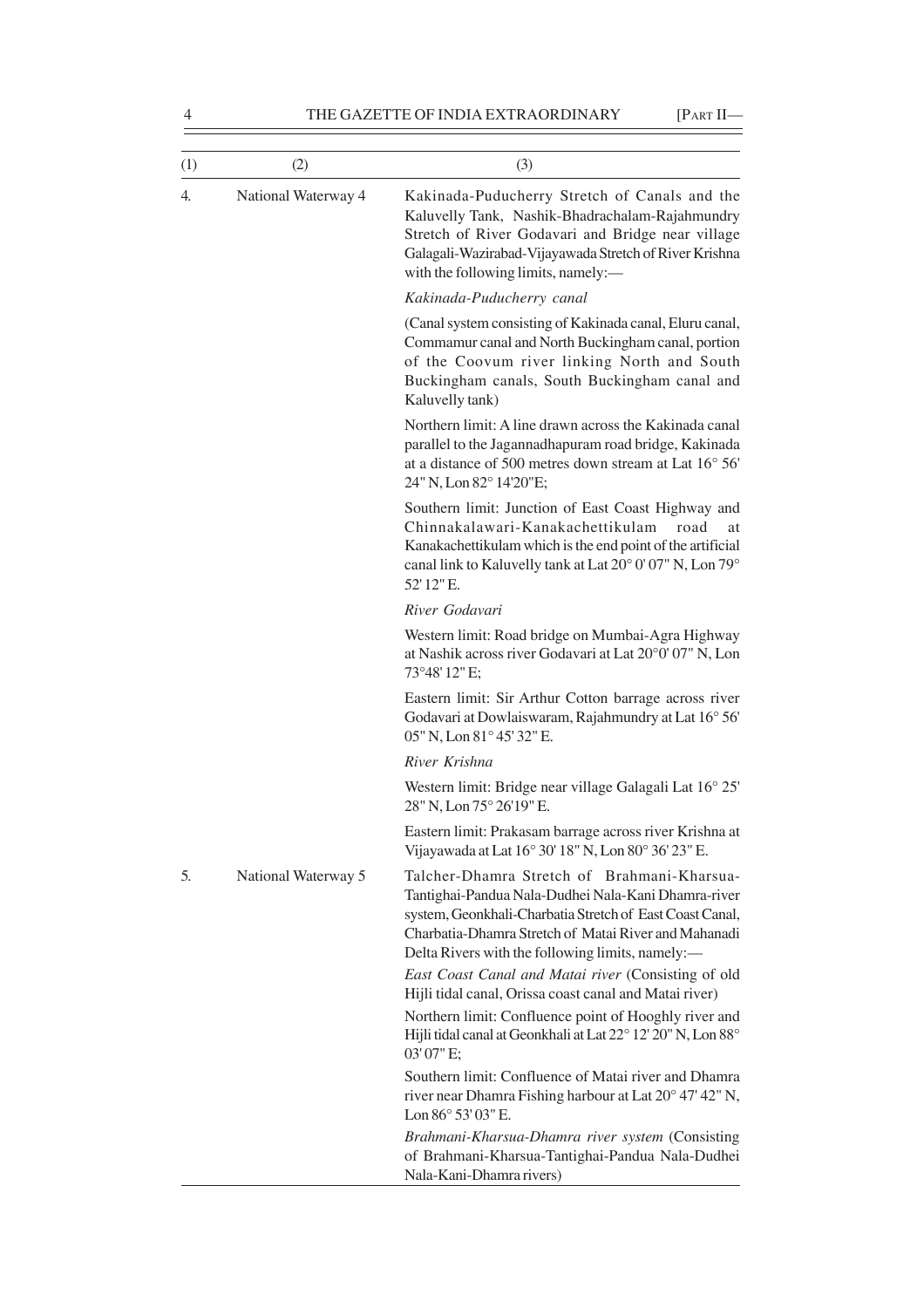| (1) | (2)                  | (3)                                                                                                                                                                                                                                           |
|-----|----------------------|-----------------------------------------------------------------------------------------------------------------------------------------------------------------------------------------------------------------------------------------------|
|     |                      | North-Western limit: Sama1 barrage across river<br>Brahmani, Talcher at Lat 21° 04' 26" N, Lon 86°<br>08'05" E:                                                                                                                               |
|     |                      | South-Eastern limit: An imaginary line drawn across<br>Dhamra river at East Point of Kalibhanj Dian Reserved<br>Forest near Chandnipal at Lat 20° 46' 26" N, Lon 86° 57'<br>15" E.                                                            |
|     |                      | Mahanadi delta rivers (Consisting of Hansua river,<br>Atharabanki Creek, Nuna nala, Gobri nala, Kharnasi<br>river and Mahanadi river)                                                                                                         |
|     |                      | (Alternate route-Hansua river enters into Bay of Bengal<br>through northern point of False point bay, then enters<br>river Kharnasi at southern end of False point bay, river<br>Atharabanki, a northernly distributory of river<br>Mahanadi) |
|     |                      | Northern limit: Confluence of Kharsua river with<br>Brahmani river at Ramchandrapur at Lat 20° 36' 55"N,<br>Lon $86^{\circ}$ 45' 05" E;                                                                                                       |
|     |                      | Southern limit: An imaginary line in continuation to the<br>Northern break water structure across the entrance<br>channel at Paradip Port at Lat 20° 15' 38"N, Long 86°'<br>40' 55" E.                                                        |
| 6.  | National Waterway 6  | Aai River:                                                                                                                                                                                                                                    |
|     |                      | Upstream of Bridge at Adalguri No.3 at Lat<br>$26^{\circ}33'32''N$ , Lon $90^{\circ}34'01''E$ to confluence with<br>Brahmaputra river at Lat 26°12'50"N, Lon 90°36'24"E<br>(4.7km upstream of Naranarayan Setu at Jogighopa).                 |
| 7.  | National Waterway 7  | Ajoy (Ajay) River:                                                                                                                                                                                                                            |
|     |                      | Bridge on Morgram-Panagarh State Highway No. 14 at<br>Illambazar Lat 23°36'56"N, Lon 87°31'58"E to confluence<br>of river Ajoy with river Bhagirathi at Lat 23°39'23"N,<br>Lon $88^{\circ}$ 07'57"E at Katwa.                                 |
| 8.  | National Waterway 8  | Alappuzha-Changanassery Canal:                                                                                                                                                                                                                |
|     |                      | Boat Jetty, Alappuzha at Lat 9°30'03"N, Lon 76°20'37"E<br>to Changanassery Jetty at Lat 9°26'42"N, Lon<br>76°31'42″E.                                                                                                                         |
| 9.  | National Waterway 9  | Alappuzha-Kottayam Athirampuzha Canal:                                                                                                                                                                                                        |
|     |                      | Boat Jetty, Alappuzha at Lat 9°30'03"N, Lon 76°20'37"E<br>to Athirampuzha market Lat 9°40'04"N, Lon<br>76°31'54"E.                                                                                                                            |
| 10. | National Waterway 10 | Amba River:                                                                                                                                                                                                                                   |
|     |                      | Arabian Sea, Dharamtaar creed near village Revas at<br>Lat $18°50'15"N$ , Lon $72°56'31"E$ to a Bridge near<br>Nagothane ST Stand at Lat 18°32'20"N, Lon 73°08'0"E.                                                                           |
| 11. | National Waterway 11 | Arunawati Aran River System:                                                                                                                                                                                                                  |

Bridge on State Highway No. 211 at Lat 20°13'33"N, Lon 77°33'23"E to confluence of Arunawati and Aran rivers near Ratanapur village at Lat 19°59'31"N, Lon 78°09'38"E to confluence of Aran and Penganga rivers near Chimata village at Lat 19°54'08"N, Lon

78°12'36"E.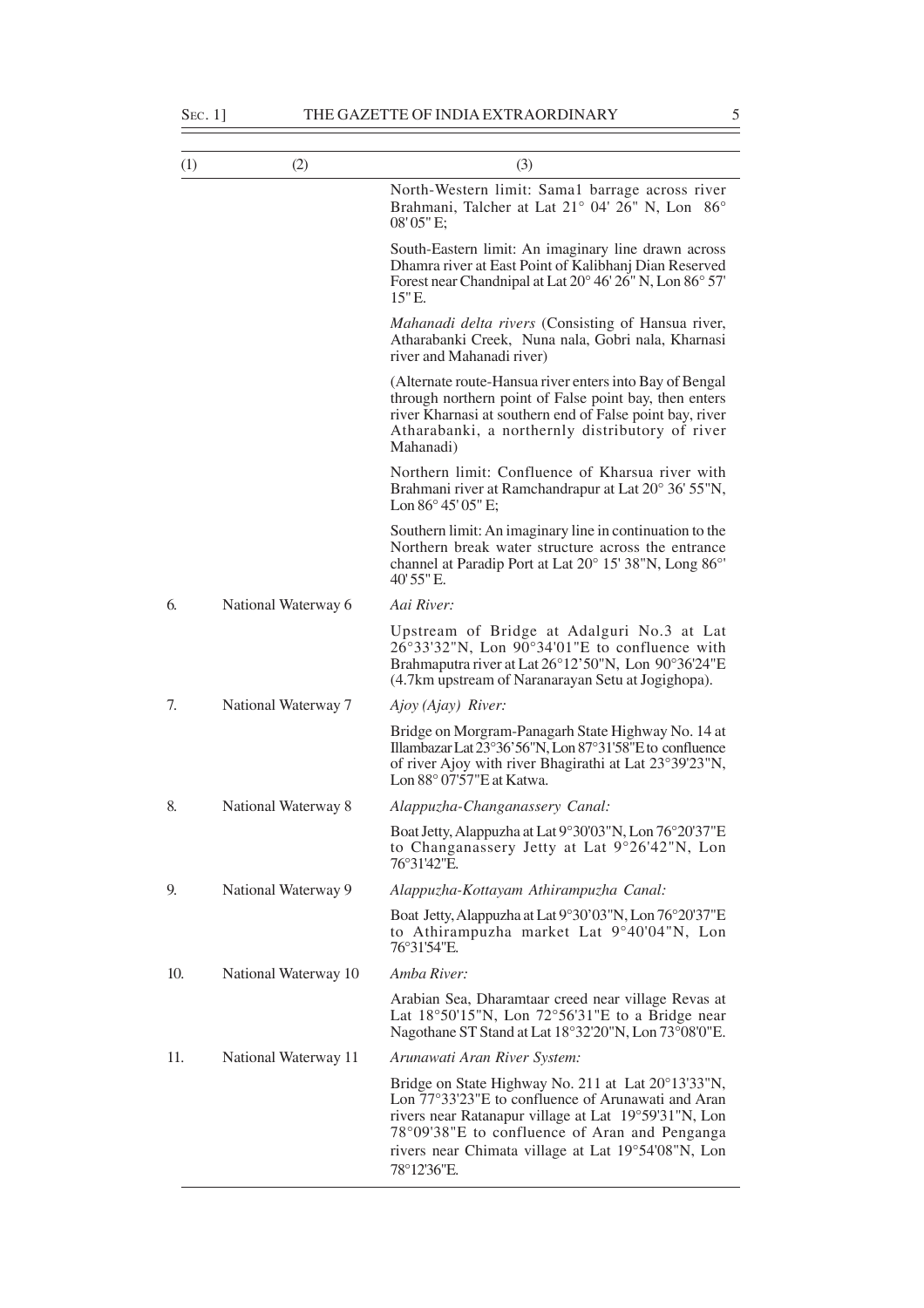| (1) | (2)                  | (3)                                                                                                                                                                                                                                                   |
|-----|----------------------|-------------------------------------------------------------------------------------------------------------------------------------------------------------------------------------------------------------------------------------------------------|
| 12. | National Waterway 12 | Asi River:<br>Ganga river confluence at Assi Ghat, Varanasi at Lat<br>25°17'19"N, Lon 83° 0'25"E to near Newada, Varanasi at<br>Lat 25°16'37"N, Lon 82° 58'18"E.                                                                                      |
| 13. | National Waterway 13 | AVM Canal:<br>Poovar Beach at Lat 8°18'30"N, Lon 77°04'45"E to<br>Erayumanthurai Bus Stop at Lat 8°14'54"N, Lon<br>77°09'34"E.                                                                                                                        |
| 14. | National Waterway 14 | Baitarni River:<br>Dattapur village at Lat 20°51'45"N, Lon 86° 33'30"E to<br>confluence with Dhamra river near Laxmiprasad Dia at<br>Lat 20°45'13'N, Lon 86°49'15"E.                                                                                  |
| 15. | National Waterway 15 | Bakreswar Mayurakshi River System:<br>Bakreswar river from Nil Nirjan Dam at Lat 23°49'31"N,<br>Lon 87°24'59"E to confluence of Bakreswar and<br>Mayurakshi rivers near Talgram village at Lat 23° 51'58"N,<br>Lon 88°02'21"E.                        |
|     |                      | Mayurakshi river from Talgram village to confluence<br>with Dwarka river near Dakshin Hijal village at<br>Lat 23° 58'22"N, Lon 88°09'21"E.                                                                                                            |
| 16. | National Waterway 16 | <b>Barak River:</b><br>Lakhipur Ferry Ghat Lat 24°47'18"N, Lon 93°01'16"E to<br>Tuker Gram Lat 24°52'34"N, Lon 92°29'21"E.                                                                                                                            |
| 17. | National Waterway 17 | <b>Beas River:</b><br>Talwara Barrage at Lat 31°57'22"N, Lon 75°53'37"E to<br>confluence of Beas and Sutlej rivers near Harike at Lat<br>31°09'09"N, Lon 74°58'08"E.                                                                                  |
| 18. | National Waterway 18 | <b>Beki River:</b><br>Elenagamari Lat $26^{\circ}38'37''N$ , Lon $90^{\circ}59'02''E$ to<br>Brahmaputra confluence at Lat 26°14'24"N, Lon<br>90°47' 21"E.                                                                                             |
| 19. | National Waterway 19 | Betwa River:<br>Rirwa Buzurg Dariya at Lat 25°54'17"N, Lon 79°45'06"E<br>to confluence of Betwa and Yamuna rivers near Merapur<br>Daria village at Lat 25°55'11"N, Lon 80°13'08"E.                                                                    |
| 20. | National Waterway 20 | Bhavani River:<br>Bhavani Sagar Dam, Sathyamangalam at Lat 11°28'16"N,<br>Lon 77°06'49"E to confluence of Bhavani and Kaveri<br>rivers at Kaveri river bridge on Salem-Coimbatore<br>Highway: "National Highway-47 Lat 11°25'54"N, Lon<br>77°41'02"E. |
| 21. | National Waterway 21 | <b>Bheema River:</b><br>Barrage (approx 1 km from Hippargi village) at Lat<br>17°09′05"N, Lon 76°46′34"E to confluence of Bheema<br>and Krishna rivers at Gundloor Lat 16°24'28"N, Lon<br>77°17'13"E.                                                 |
| 22. | National Waterway 22 | Birupa Badi Genguti Brahmani River<br>System:                                                                                                                                                                                                         |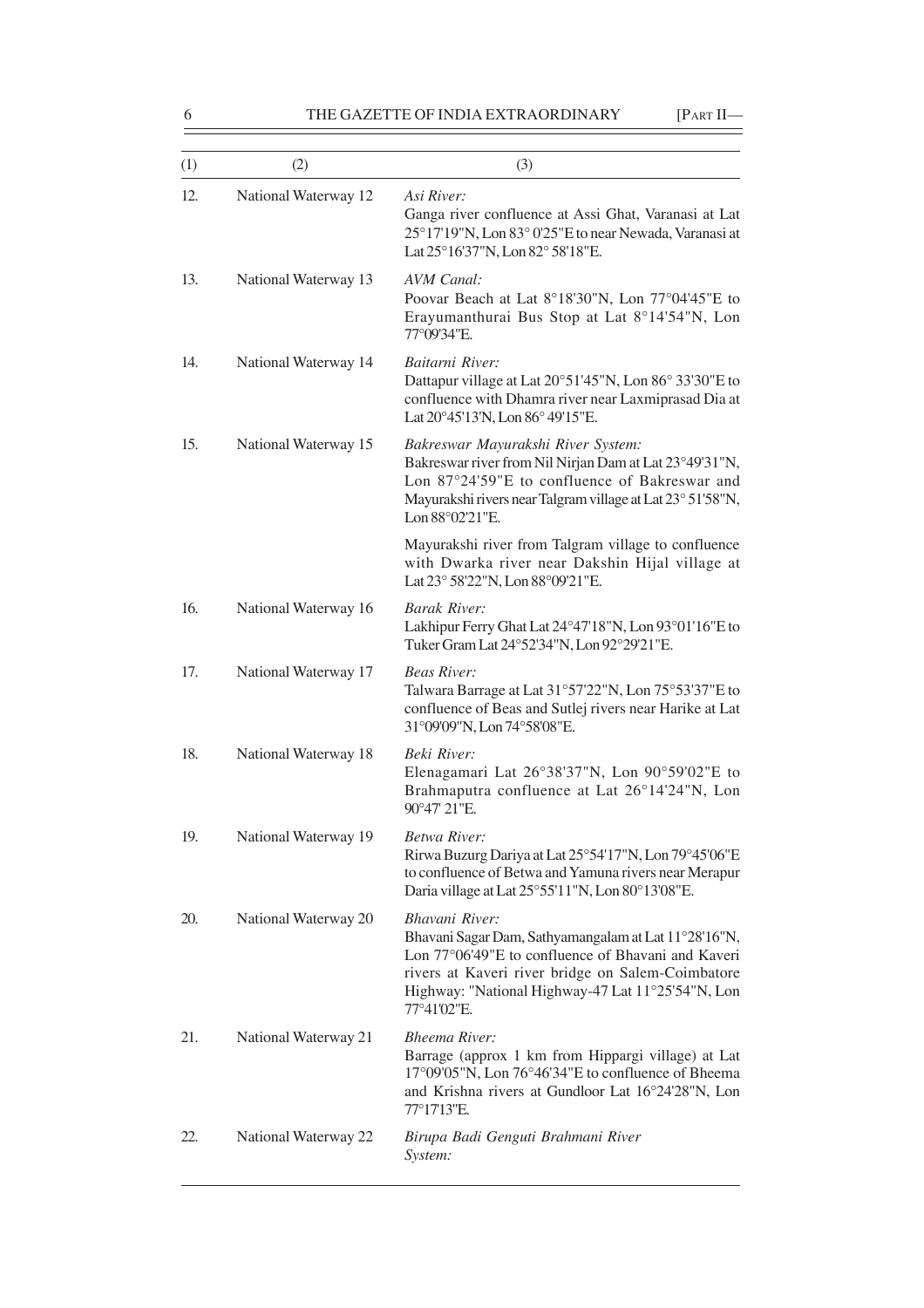| (1) | (2)                  | (3)                                                                                                                                                                                                                                                                                                                               |
|-----|----------------------|-----------------------------------------------------------------------------------------------------------------------------------------------------------------------------------------------------------------------------------------------------------------------------------------------------------------------------------|
|     |                      | Birupa Barrage at Choudwar at Lat 20°30'49"N, Lon<br>85°55'20"E to Confluence of Birupa and Brahmani rivers<br>near Upperkai Pada village at Lat 20°37'36"N, Lon<br>86°24'19"E including alternative route from, Samaspur<br>village Lat 20°35'41"N, Lon 86°06'32"E to near Kharagpur<br>village Lat 20°38' 28"N, Lon 86°17'32"E. |
|     |                      | Bramani river from confluence of Birupa and Brhmani<br>rivers near Upperkai Pada village at Lat 20°37'36"N, Lon<br>86°24'19"E to Bramani river at Katana Lat 20°39'26"N,<br>Lon 86°44'53"E.                                                                                                                                       |
| 23. | National Waterway 23 | Budha Balanga River:<br>Barrage (approx 300m from Patalipura village) at Lat<br>21°38'13"N, Lon 86°50'53"E to confluence of Budha<br>Balanga river with Bay of Bengal at Chandipur Fishing<br>Port Lat 21°28'12"N, Lon 87°04'12"E.                                                                                                |
| 24. | National Waterway 24 | Chambal River:<br>Chambal road bridge on National Highway-92 Lat<br>26°41'56"N, Lon 78°56'09"E to confluence of Chambal<br>and Yamuna rivers at Charakpura village Lat 26°29'30"N,<br>Lon 79°15'01"E.                                                                                                                             |
| 25. | National Waterway 25 | Chapora River:<br>Bride at State Highway No. 124 (1Km from Maneri village)<br>Lat $15^{\circ}42'47''$ N. Lon $73^{\circ}57'23''$ E to Confluence of<br>Chapora river with Arabian Sea at Morjim Lat 15°36'33"N,<br>Lon 73°44'01"E.                                                                                                |
| 26. | National Waterway 26 | Chenab River:<br>Chenab road bridge at Lat 33°05'07"N, Lon 74°48'06"E<br>to Bridge near Bhardakalan at Lat 32°48'12"N, Lon<br>74°34'53"E.                                                                                                                                                                                         |
| 27. | National Waterway 27 | Cumberjua River:<br>Confluence of Cumberjua and Zuvari rivers near Cortalim<br>ferry terminal Lat $15^{\circ}24'40''N$ , Lon $73^{\circ}54'48''E$ to<br>confluence of Cumberjua and Mandovi rivers near Sao<br>Martias Vidhan Parishad Lat 15°31'26"N, Lon 73°55'34"E.                                                            |
| 28. | National Waterway 28 | Dabhol Creek Vashishti River:<br>Arabian Sea at Dabhol Lat 17°34'51"N, Lon 73°09'18"E<br>to bridge at Pedhe Lat 17°32"39"N, Lon 73°30'36"E.                                                                                                                                                                                       |
| 29. | National Waterway 29 | Damodar River:<br>Krishak Setu, Bardhman on State Highway No. 8 at Lat<br>23°12'40"N, Lon 87°50'54"E to confluence with Hooghly<br>river near Purbha Basudebpur at Lat 22°21'01"N, Lon<br>88°05'19"E.                                                                                                                             |
| 30. | National Waterway 30 | Dehing River:<br>Rail Bridge at Merbil Majuli No. 1 Lat 27°19'25"N, Lon<br>95°18'45"E to confluence of Dehing and Brahmaputra<br>rivers near village Lachan at Lat 27°15'10"N, Lon<br>94°40'01"E.                                                                                                                                 |
| 31. | National Waterway 31 | Dhansiri/Chathe River:<br>Bridge near Morongi T.E. village Lat 26°24'41"N, Lon<br>93°53'47"E to Numaligarh Lat 26°42'01"N, Lon 93°35'15"E.                                                                                                                                                                                        |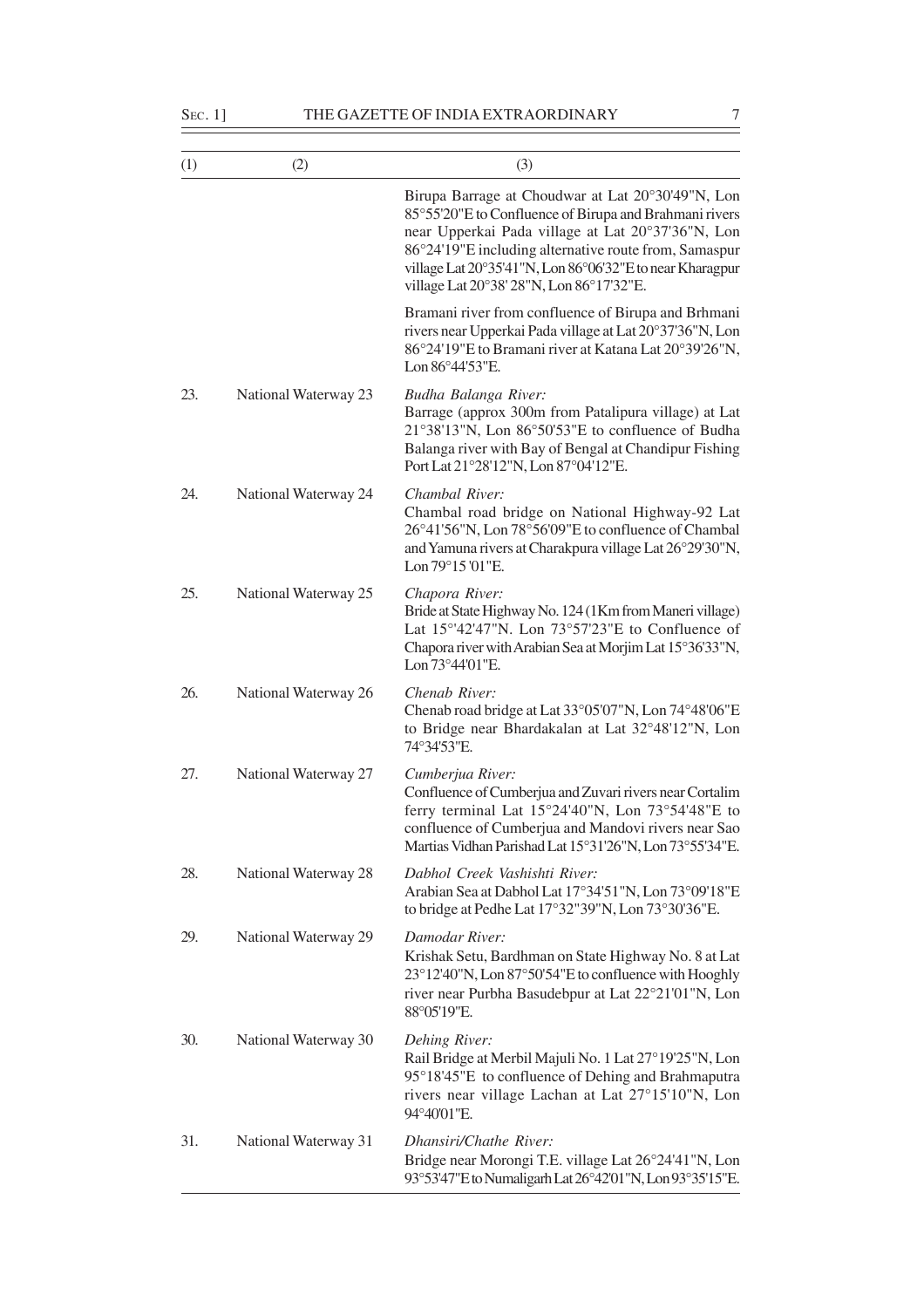| (1) | (2)                  | (3)                                                                                                                                                                              |
|-----|----------------------|----------------------------------------------------------------------------------------------------------------------------------------------------------------------------------|
| 32. | National Waterway 32 | Dikhu River:<br>Bridge at Nazira on State Highway No 1 Lat 26°55'18"N,<br>Lon 94°44'27"E to confluence of Dikhu and Brahmaputra<br>rivers at Lat 26°59'58"N, Lon 94°27'42"E.     |
| 33. | National Waterway 33 | Doyans River:<br>Bridge near Sialmari Lat 26°10'47"N, Lon 93°59'10"E to<br>confluence of Doyans and Subansiri rivers at Lat<br>26°26'53"N, Lon 93°57'12"E.                       |
| 34. | National Waterway 34 | <b>DVC</b> Canal:<br>Durgapur Barrage Lat 23°28'47"N, Lon 87°18'19"E to<br>Confluence point of DVC canal with Hoogly river near<br>Tribeni Lat 23°0'31"N, Lon 88°24'55"E.        |
| 35. | National Waterway 35 | Dwarakeswar River:<br>Bridge near Abantika Lat 23°06'55"N, Lon 87°18'47"E to<br>confluence of Dwarakeswar and Silai rivers at Pratappur<br>Lat 22°40'17"N, Lon 87°46'43"E.       |
| 36. | National Waterway 36 | Dwarka River:<br>Bridge at Tarapith at Lat 24°06'58"N, Lon 87°47'51"E to<br>confluence with Bhagirathi river near Maugram village<br>at Lat 23°43'53"N, Lon 88°10'51"E.          |
| 37. | National Waterway 37 | Gandak River:<br>Bhaisaslotal Barrage near Triveni Ghat at Lat 27°26'22"N,<br>Lon 83°54'24"E to Gandak and Ganga rivers confluence<br>at Hajipur Lat 25 39°18'N, Lon 85°10'28"E. |
| 38. | National Waterway 38 | Gangadhar River:<br>Pakriguri Bridge on National Highway-31C at Lat<br>26°27'30"N, Lon 89°51'25"E to Bangladesh Border at<br>Binnachara Point III Lat 26°0'32"N, Lon 89°49'57"E. |
| 39. | National Waterway 39 | Ganol River:<br>Bangladesh Border at Mankachar Lat 25°31'47"N, Lon<br>89°51'24"E to bridge near Dolbari at Lat 25°34'20"N, Lon<br>90°03'46"E.                                    |
| 40. | National Waterway 40 | Ghaghra River:<br>Faizabad at Lat 26°47'51"N, Lon 82°06'46"E to Ghaghra<br>and Ganga river confluence at Manjhi Ghat Lat<br>25°44'13"N, Lon 84°42'03"E.                          |
| 41. | National Waterway 41 | Ghataprabha River:<br>Barrage near Malali Lat 16°20'01"N, Lon 75°11'23"E to<br>confluence with river Krishna at Chicksangam Lat<br>16°20'13"N, Lon 75°47'54"E.                   |
| 42. | National Waterway 42 | Gomti River:<br>Bara Imambara, Lucknow Lat 26°52'21"N, Lon 80°54'58"E<br>to confluence of Gomti with river Ganga Lat 25°30'31"N,<br>Lon 83°10'17"E.                              |
| 43. | National Waterway 43 | Gurupur River:<br>Confluence of Netravathi river at Lat 12°50'44"N, Lon<br>74°49'45"E to confluence of Mangalore Port Bridge at<br>Lat 12°55'35"N, Lon 74°49'37"E.               |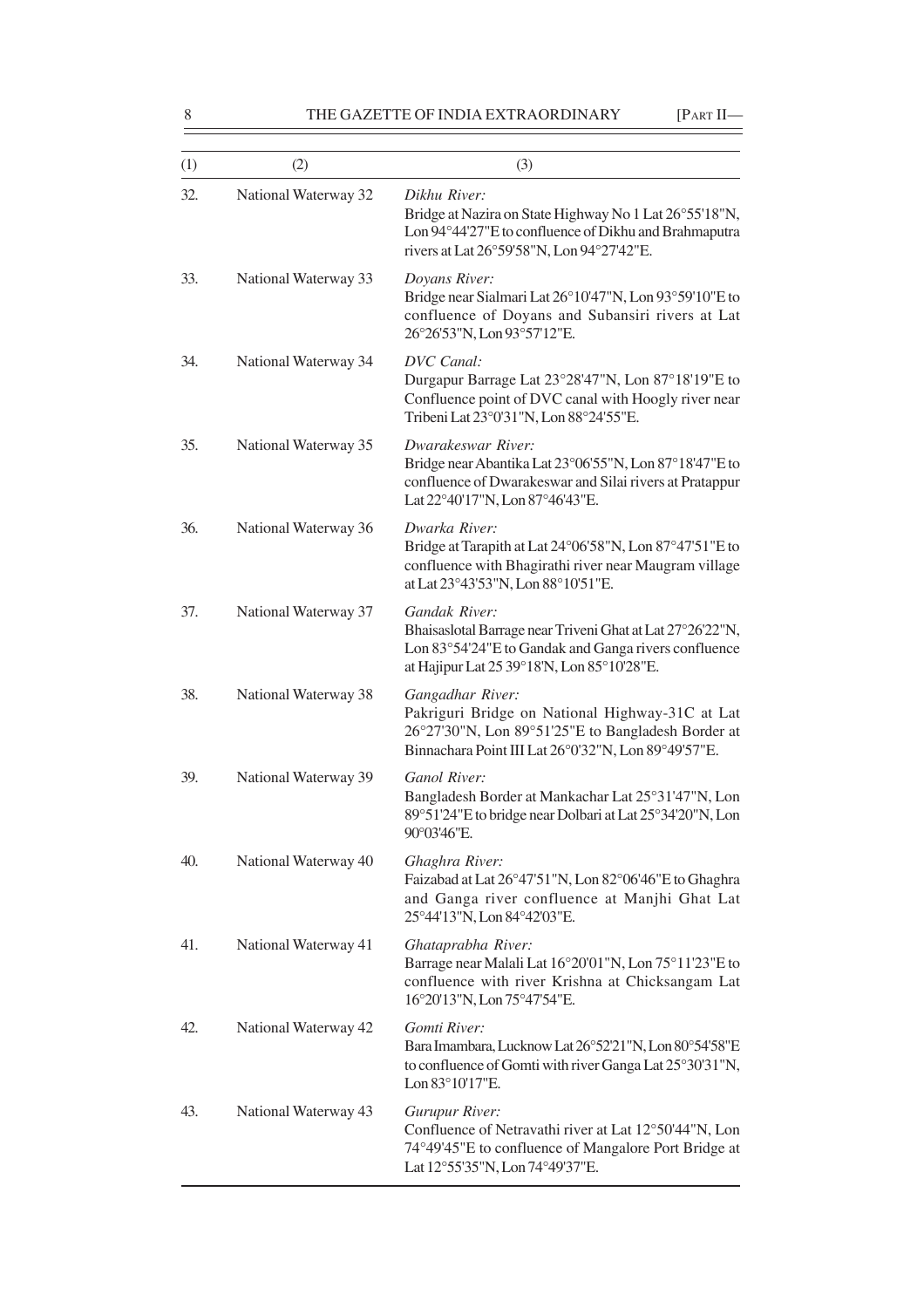SEC. 1] THE GAZETTE OF INDIA EXTRAORDINARY 9

| (1) | (2)                  | (3)                                                                                                                                                                                                                                           |
|-----|----------------------|-----------------------------------------------------------------------------------------------------------------------------------------------------------------------------------------------------------------------------------------------|
| 44. | National Waterway 44 | Ichamati River:<br>Bridge on Border Main Road at Gobra near Bangladesh<br>Border at Lat 22°53'50"N, Lon 88°53'49"E to near<br>Bangladesh Border at Bansjhari Mallikpur Lat 22°39'07"N,<br>Lon 88°55'35"E.                                     |
| 45. | National Waterway 45 | Indira Gandhi Canal:<br>Harike Barrage at Lat 31°08'33"N, Lon 74°56'57"E to near<br>Mohangarh Lat 27°18'37"N, Lon 71°09'10"E.                                                                                                                 |
| 46. | National Waterway 46 | <b>Indus River:</b><br>Bridge on highway at Upshi village Lat 33°49'43"N, Lon<br>77°48'56"E to Bridge on Shey-Chuchol road near Shey<br>village Lat 34°03'35"N, Lon 77°38'33"E.                                                               |
| 47. | National Waterway 47 | Jalangi River:<br>Bridge on State Highway No. 14 near Plashipara at Lat<br>23°47'47"N, Lon 88°27'09"E to confluence of Jalangi with<br>Hooghly/Bhagirathi rivers at Nabadwip Lat 23°24'39"N,<br>Lon 88°22'48"E.                               |
| 48. | National Waterway 48 | Jawai-Luni Rivers and Rann of Kutch:<br>Jawai river from Jalore at Lat 25°20'37"N, Lon 72°41'09"E<br>to Luni river near Gandhav village to Rann of Kutchh at<br>Lat 23°32'54"N, Lon 68°22'27"E.                                               |
| 49. | National Waterway 49 | Jhelum River:<br>Bridge on highway at Lat 33°49'26"N, Lon 75°03'50"E to<br>Wuler lake, Srinagar at Lat 34°21'37"N, Lon 74°36'36"E.                                                                                                            |
| 50. | National Waterway 50 | Jinjiram River:<br>Confluence with Brahmaputra river at Tumni Lat<br>25°51'51"N, Lon 89°58'57"E to Fulerchar Point. III at<br>Brahmaputra river Lat 25°44'15"N, Lon 89°52'53"E.                                                               |
| 51. | National Waterway 51 | Kabini River:<br>Kabini Dam Lat 11°58'25"N, Lon 76°21'10"E to<br>Beeramballi at Lat 11°56'10"N, Lon 76°14'18"E.                                                                                                                               |
| 52. | National Waterway 52 | Kali River:<br>Kodasalli Dam Lat 14°55'08"N, Lon 74°32'07"E to<br>confluence of Kali river with Arabian Sea near<br>Sadashivgad bridge at Lat 14°50'31"N, Lon 74°07'21"E.                                                                     |
| 53. | National Waterway 53 | Kalyan-Thane-Mumbai Waterway, Vasai<br>Creek and Ulhas River:<br>Arabian Sea at Navi Mumbai Lat 18°55'50"N, Lon<br>72°53'22"E via Ulhas river to bridge on State Highway<br>No. 76 near Malegaon T. Waredi Lat 19°02'38"N, Lon<br>73°19'54"E; |
|     |                      | Bridge on Kalyan-Badlapur road near Kalyan railway<br>yard at Kalyan Lat 19°14'06"N, Lon 73°08'49"E to Kalyan<br>Lat 19°15'35"N, Lon 73°09'28"E;                                                                                              |
|     |                      | Vasai Creek from Lat 19°18'54"N to Lon 72°47'30"E to<br>Kasheli at Lat 19°13'23"N, Lon 73°0'21"E.                                                                                                                                             |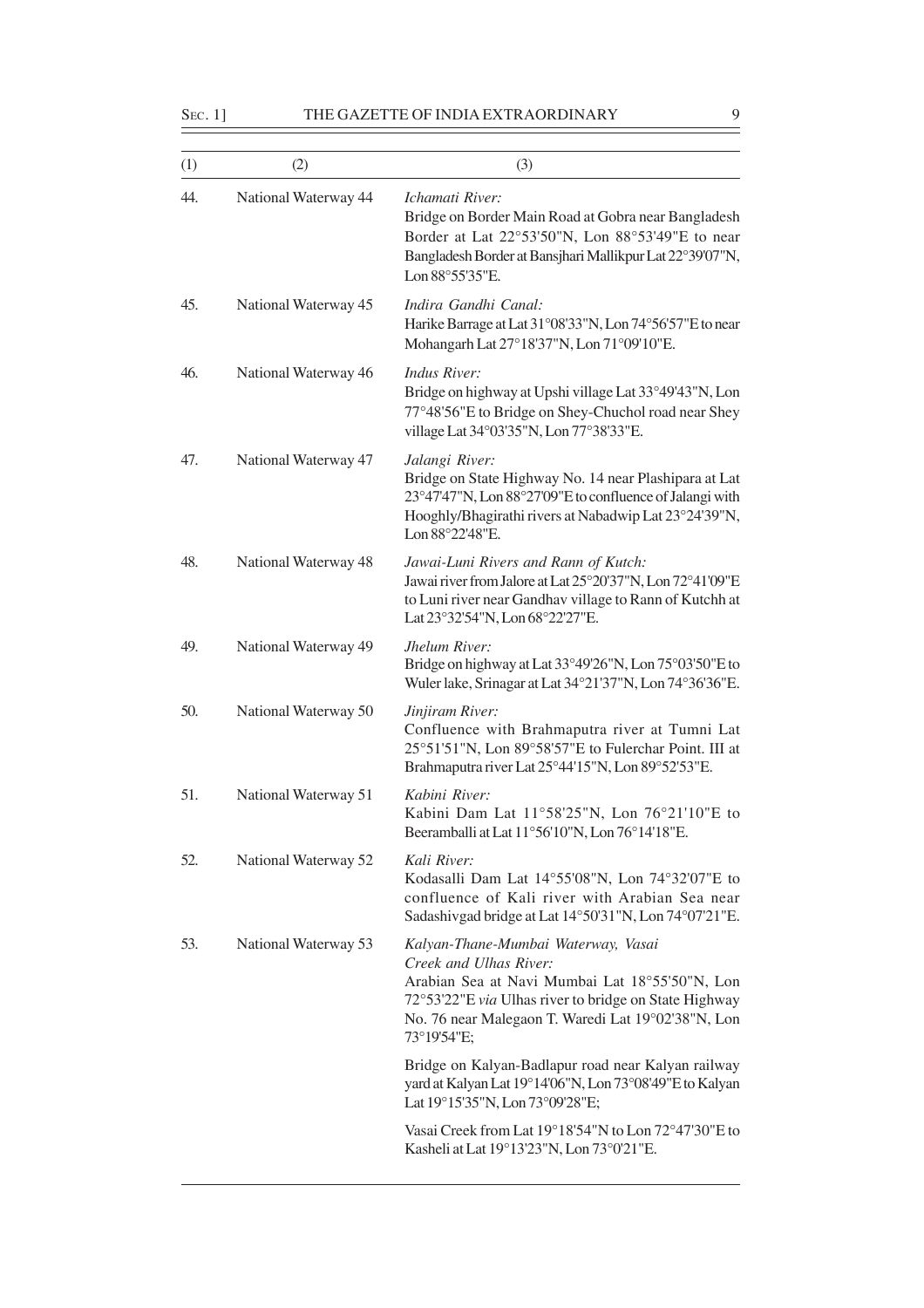| (1) | (2)                  | (3)                                                                                                                                                                                      |
|-----|----------------------|------------------------------------------------------------------------------------------------------------------------------------------------------------------------------------------|
| 54. | National Waterway 54 | Karamnasa River:<br>Bridge at Kakarait Lat 25°18'11"N, Lon 83°31'38"E to<br>confluence of Karamnasa and Ganga rivers at Kutubpur<br>Lat 25°31'06"N, Lon 83°52'47"E.                      |
| 55. | National Waterway 55 | Kaveri Kollidam River:<br>Uratchikottai Barrage at Lat 11°29'03"N, Lon 77°42'14"E<br>to confluence of river Kollidam with Bay of Bengal at<br>Pazhaiyar Lat 11°21'38"N, Lon 79°49'53"E.  |
| 56. | National Waterway 56 | Kherkai River:<br>Dam near Gangia village at Lat 22°45'12"N, Lon<br>86°05'09"E to confluence with Subarnrekha river at<br>Jamshedpur Lat 22°50'13"N, Lon 86°09'37"E.                     |
| 57. | National Waterway 57 | Kopili River:<br>Bridge at Banthai Gaon Tinali Bus Stop at Lat 26°10'41"N,<br>Lon 92°13'05"E to confluence with Brahmaputra river at<br>Chandrapur No. 2 Lat 26°15'07"N, Lon 91°56'49"E. |
| 58. | National Waterway 58 | Kosi River:<br>Kosi Barrage at Hanuman Nagar Lat 26°31'40"N, Lon<br>86°55'29"E to Confluence of Kosi with Ganga river at<br>Kursela Lat 25°24'40"N, Lon 87°15'14"E.                      |
| 59. | National Waterway 59 | Kottayam-Vaikom Canal:<br>Kottayam, near Kodimatha at Lat 9°34'39"N, Lon<br>76°31′08″E to Vechoor joining National Waterway No. 3<br>at Lat 9°40'0"N, Lon 76°24'11"E.                    |
| 60. | National Waterway 60 | Kumari River:<br>Dam near Amruhasa village at Lat 23°06'37"N, Lon<br>86°15'51"E to Mukutmanipur Dam at Chiada Lat<br>22°57'18"N, Lon 86°44'43"E.                                         |
| 61. | National Waterway 61 | Kynshi River:<br>Bangladesh Border near Mawpyllum Lat 25°12'07"N,<br>Lon 91°15'21"E to bridge on Nonghyllam-Maweit road<br>at Lat 25°19'35"N, Lon 91°04'07"E.                            |
| 62. | National Waterway 62 | Lohit River:<br>Parasuram Kund at 27°52'40"N, Lon 96°21'40"E to<br>Sadiya Lat<br>27°47'49"N,<br>Saikhowa<br>Ghat,<br>Lon 95°38'14"E.                                                     |
| 63. | National Waterway 63 | Luni River:<br>Dam at Jaswantpura Lat 26°13'35"N, Lon 73°41'20"E to<br>Barrage near Malipura Lat 24°57'04"N, Lon 71°38'02"E.                                                             |
| 64. | National Waterway 64 | Mahanadi River:<br>Sambalpur Barrage at Lat 21°27'34"N, Lon 83°57'50"E to<br>Paradip at Lat 20°19'38"N, Lon 86°40'17"E.                                                                  |
| 65. | National Waterway 65 | Mahananda River:<br>Bridge near Gosaipur at Lat 25°26'41"N, Lon 88°05'26"E<br>to Bangladesh Border near Adampur at Lat 24°57'17"N,<br>Lon 88°10'59"E.                                    |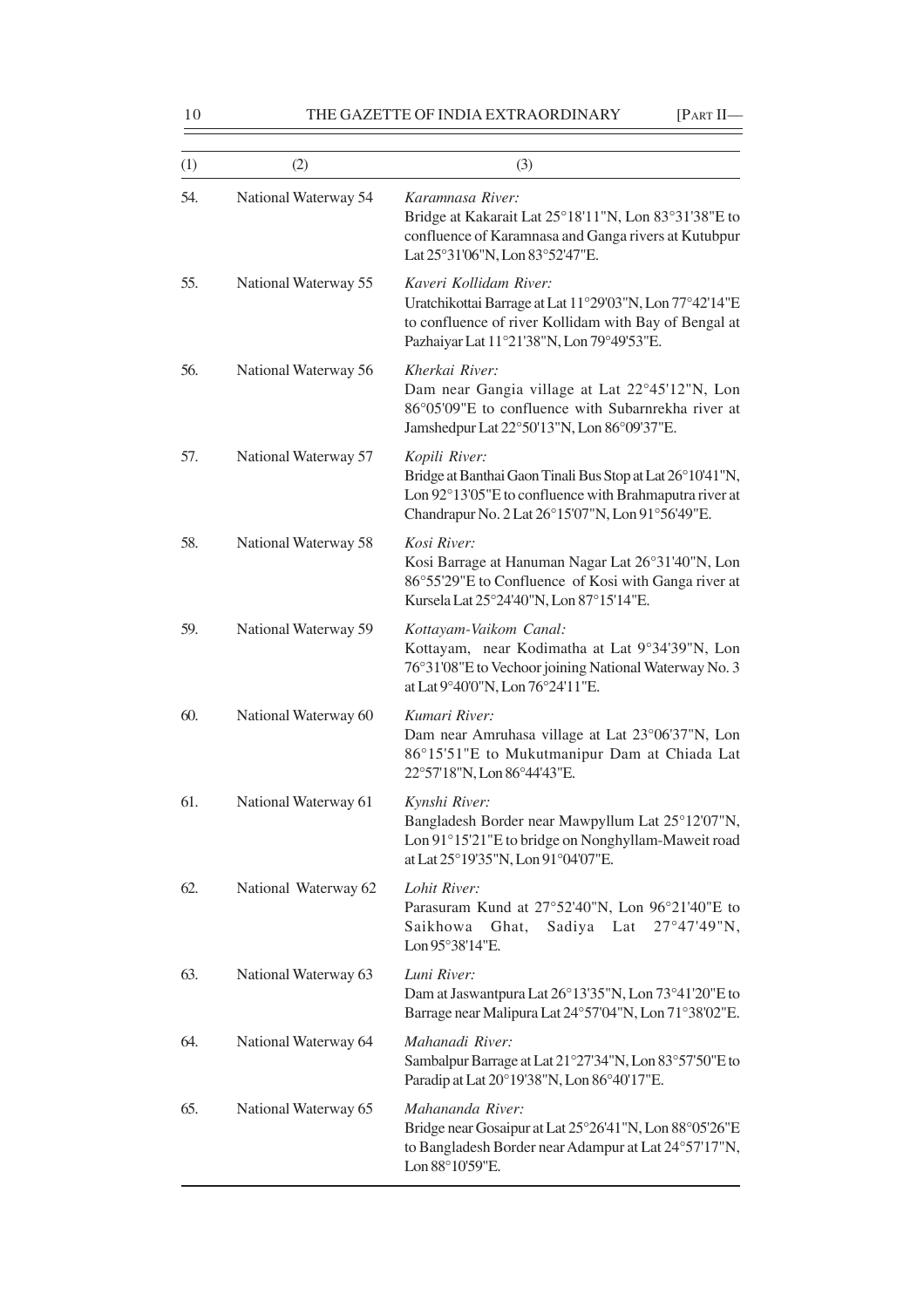## SEC. 1] THE GAZETTE OF INDIA EXTRAORDINARY 11

| (1) | (2)                  | (3)                                                                                                                                                                                                 |
|-----|----------------------|-----------------------------------------------------------------------------------------------------------------------------------------------------------------------------------------------------|
| 66. | National Waterway 66 | Mahi River:<br>Kadana Dam Lat 23°18'22"N, Lon 73°49'37"E to<br>confluence with Gulf of Khambhat near Kavi railway<br>station Lat 22°10'35"N, Lon 72°30'36"E.                                        |
| 67. | National Waterway 67 | Malaprabha River:<br>Jakanuru at Lat 15°49'51"N, Lon 75°38'54"E to<br>confluence with river Krishna at Kudalasangama Lat<br>16°12'30"N, Lon 76°04'16"E.                                             |
| 68. | National Waterway 68 | Mandovir River:<br>Bridge at Usgaon at Lat 15°26'42"N, Lon 74°03'12"E to<br>confluence of Mandovi river with Arabian Sea at Reis<br>Magos Lat 15°28'32"N, Lon 73°46'46"E.                           |
| 69. | National Waterway 69 | Manimutharu River:<br>Manimutharu Dam Lat 8°39'14"N, Lon 77°24'47"E to<br>confluence with Tramaraparani river near Aladiur Lat<br>8°41'03"N, Lon 77°26'07"E.                                        |
| 70. | National Waterway 70 | Manjara River:<br>Singur Dam at Lat 17°44'58"N, Lon 77°55'41"E to<br>confluence with river Godavari at Kandakurthi at Lat<br>18°49'07"N, Lon 77°52'20"E.                                            |
| 71. | National Waterway 71 | Mapusa/Moide River:<br>Bridge on National Highway-17 at Mapusa Lat<br>15°35'21"N, Lon 73°49'17"E to confluence point of<br>Mapusa and Mandovi rivers at Porvorim Lat 15°30'20"N,<br>Lon 73°50'42"E. |
| 72. | National Waterway 72 | Nag River:<br>Bridge near NIT Colony, Nagpur Lat 21°06'17"N, Lon<br>79°06′03″E to confluence with river Kanhan near Sawangi<br>village at Lat 21°05'38"N, Lon 79°27'54"E.                           |
| 73. | National Waterway 73 | Narmada River:<br>Pandhariya at Lat 21°57'10"N, Lon 74°08'27"E to<br>confluence of Narmada with Arabian Sea at Gulf of<br>Khambhat Lat 21°38'27"N, Lon 72°33'28"E.                                  |
| 74. | National Waterway 74 | Netravathi River:<br>Netravathi Dam, Dharmsthala Lat 12°57'55"N, Lon<br>75°22'10"E to confluence with Arabian sea at Bengre<br>Lat 12°50'43"N, Lon 74°49'29"E.".                                    |
| 75. | National Waterway 75 | Palar River:<br>Rail bridge at Virudampattu, Vellore at Lat 12°56'14"N,<br>Lon 79°07'30"E to confluence with Bay of Bengal at<br>Sadurangapattinam Lat 12°27'52"N, Lon 80°09'13"E.                  |
| 76. | National Waterway 76 | Panchagangavali (Panchagangoli) River:<br>Gangoli Port at Lat 13°38'01"N, Lon 74°40'08"E to Bridge<br>at Badakere at Lat 13°44'50"N, Lon 74°39'15"E.                                                |
| 77. | National Waterway 77 | Pazhyar River:<br>Bridge near Veeranarayana Mangalam village at Lat<br>8°13'49"N, Lon 77°26'27"E to confluence with Arabian<br>Sea at Manakudi at Lat 8°05'15"N, Lon 77°29'08"E.                    |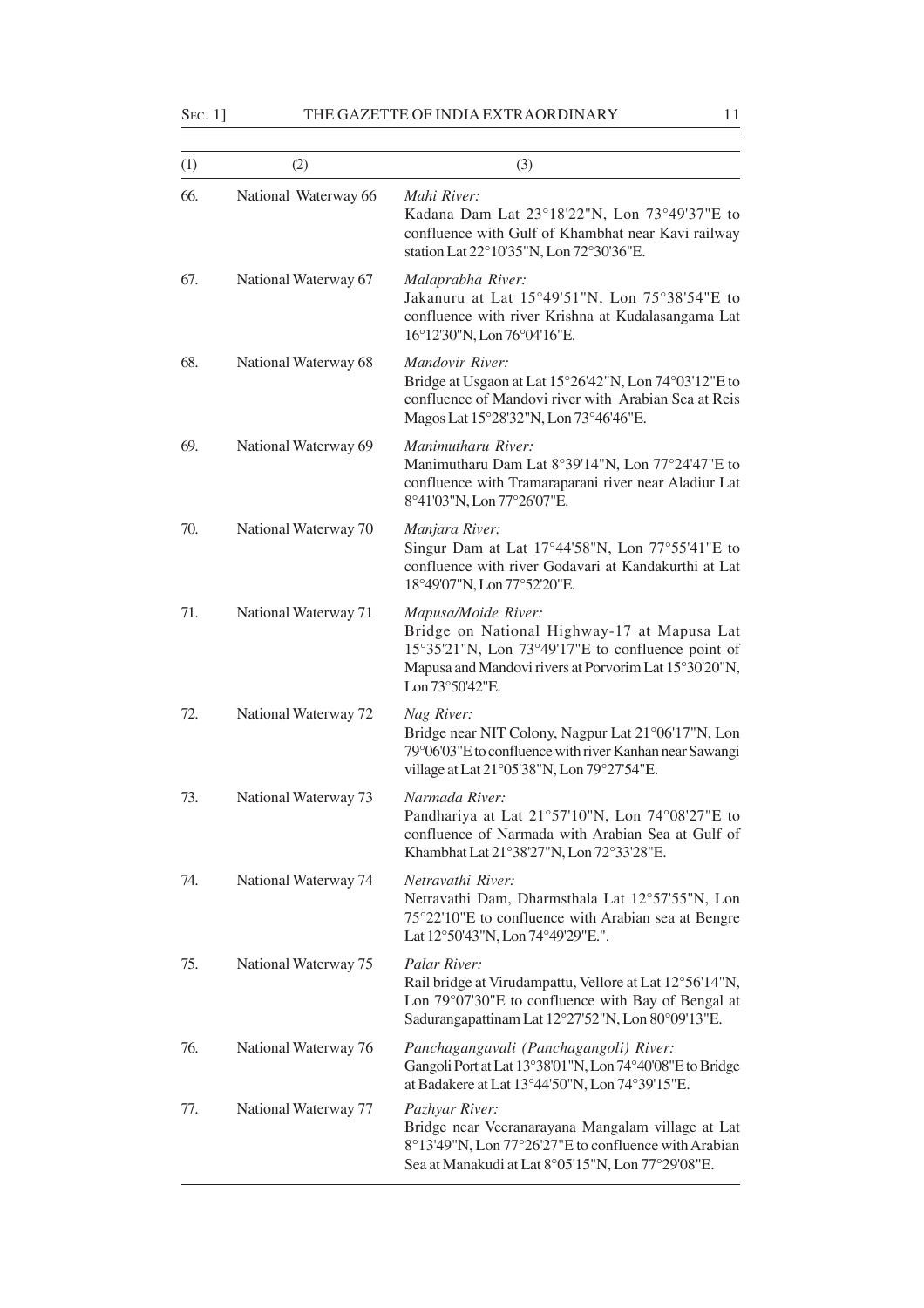| (1) | (2)                  | (3)                                                                                                                                                                                                                                             |
|-----|----------------------|-------------------------------------------------------------------------------------------------------------------------------------------------------------------------------------------------------------------------------------------------|
| 78. | National Waterway 78 | Penganga Wardha River System:<br>Confluence of Aran and Penganga rivers near Chimata<br>village at Lat 19°54'08"N, Lon 78°12'36"E to the<br>confluence of Wardha and Pranahita rivers near Ravalli<br>village at Lat 19°33'59"N, Lon 79°49'0"E. |
| 79. | National Waterway 79 | Pennar River:<br>Penna Barrage, Pothireddypalem at Lat 14°28'08"N,<br>Lon 79°59'09"E to confluence with Bay of Bengal near<br>Kudithipalem at Lat 14°35'37"N, Lon 80°11'31"E.                                                                   |
| 80. | National Waterway 80 | Ponniyar River:<br>Sathanur Dam at Lat 12°11'0"N, Lon 78°51'01"E to<br>Cuddalore at confluence of Bay of Bengal at<br>Lat 11°46'22"N, Lon 79°47'42"E.                                                                                           |
| 81. | National Waterway 81 | Punpun River:<br>Bridge on National Highway-83 near Pakri village Lat<br>25°29'50"N, Lon 85°06'19"E to confluence with river<br>Ganga at Fatuha Lat 25°30'50"N, Lon 85°18'17"E.                                                                 |
| 82. | National Waterway 82 | Puthimari River:<br>Bridge on National Highway-31 near village Ghopla at<br>Lat 26°22'01"N, Lon 91°39'11"E to confluence with<br>Brahmaputra river near Bamunbori at Lat 26°15'28"N,<br>Lon 91°20'35"E.".                                       |
| 83. | National Waterway 83 | Rajpuri Creek:<br>Arabian Sea at Rajpuri Lat 18°18'03"N, Lon 72°56'43"E<br>to Mhasala at Lat 18°08'15"N, Lon 73°06'45"E.                                                                                                                        |
| 84. | National Waterway 84 | Ravi River:<br>Dam at Gandhiar Lat 32°35'51"N, Lon 75°59'05"E to<br>Ranjeet Sagar Dam at Basoli Lat 32°26'36"N,<br>Lon 75°43'45"E.                                                                                                              |
| 85. | National Waterway 85 | Revadanda Creek Kundalika River System:<br>Arabian Sea at Revadanda Lat 18°32'20"N,<br>Lon 72°55'33"E to bridge on Roha-Astami Road near<br>Roha Nagar Lat 18°26'32"N, Lon 73°07'11"E.                                                          |
| 86. | National Waterway 86 | Rupnarayan River:<br>Confluence of Dwarakeswar and Silai rivers at Pratappur<br>Lat 22°40'17"N, Lon 87°46'43"E to confluence with<br>Hooghly river at Geonkhali Lat 22°12'42"N,<br>Lon 88°03'14"E.                                              |
| 87. | National Waterway 87 | Sabarmati River:<br>Barrage near Sadoliya Lat 23°26'50"N, Lon 72°48'35"E<br>to confluence with Gulf of Khambhat near Khambhat<br>Lat 22°09'18"N, Lon 72°27'28"E.                                                                                |
| 88. | National Waterway 88 | Sal River:<br>Orlim Deusa Bridge Lat 15°13'11"N, Lon 73°57'30"E to<br>confluence with Arabian Sea at Mobor Lat 15°08'32"N,<br>Lon 73°57'0"E.                                                                                                    |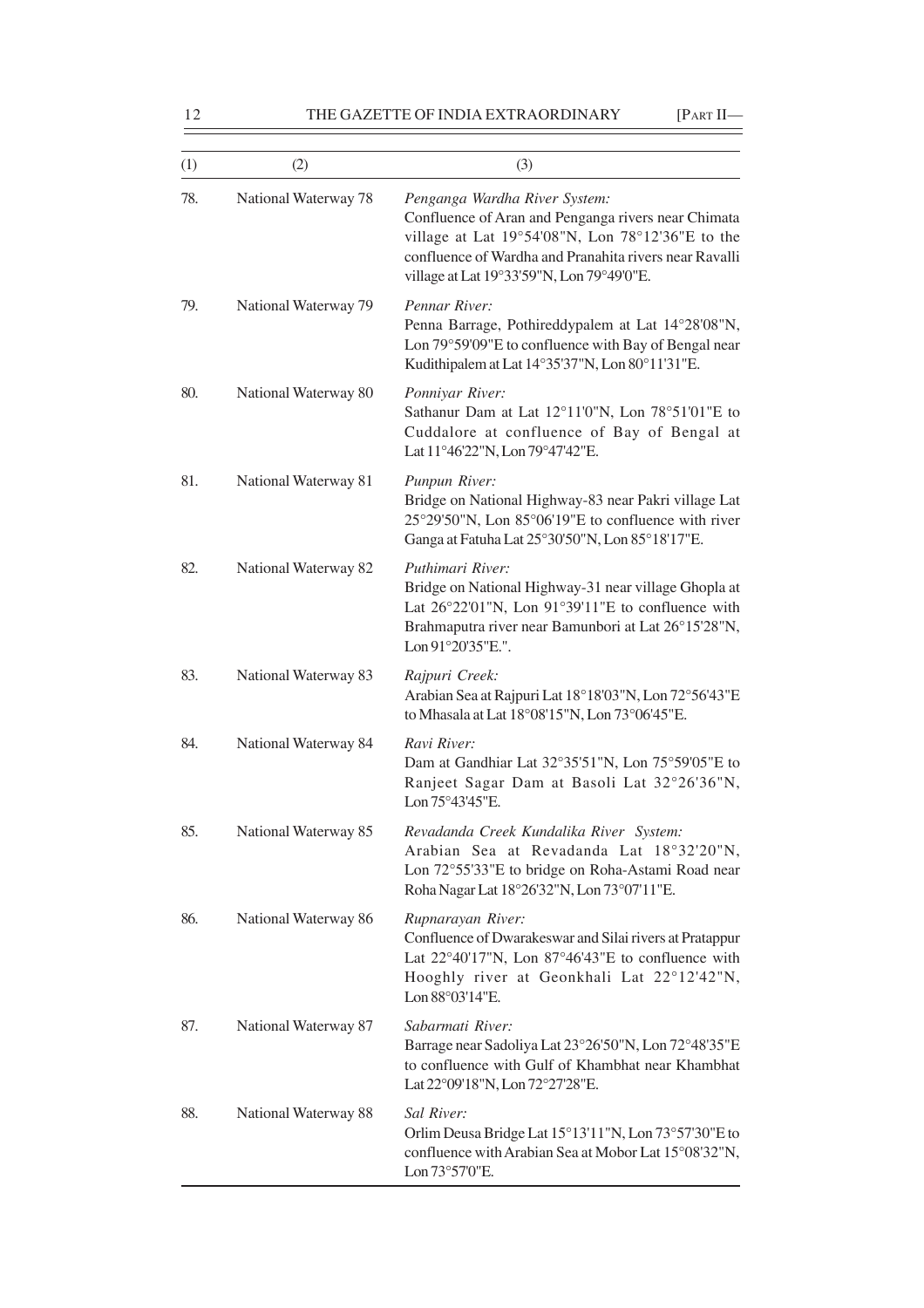SEC. 1] THE GAZETTE OF INDIA EXTRAORDINARY 13

| (1) | (2)                  | (3)                                                                                                                                                                                  |
|-----|----------------------|--------------------------------------------------------------------------------------------------------------------------------------------------------------------------------------|
| 89. | National Waterway 89 | Savitri River (Bankot Creek):<br>Bridge near Sape at Lat 18°05'54"N, Lon 73°20'09"E to<br>Arabian Sea at Bankot Lat 17°58'47"N, Lon 73°01'45"E.                                      |
| 90. | National Waterway 90 | Sharavati River:<br>Honnavar Port Sea Mouth at Lat 14°17'56"N, Lon<br>74°25'27" E to link at highway at Gersoppa Lat<br>14°14'15"N, Lon 74°39'06"E.                                  |
| 91. | National Waterway 91 | Shastri River Jaigad Creek:<br>Sangmeshwar at Lat 17°11'16"N, Lon 73°33'03"E to<br>confluence with Arabian Sea at Jaigad Lat 17°19'12"N,<br>Lon 73°12'39"E.                          |
| 92. | National Waterway 92 | Silabati River:<br>Barrage near Shimulia village at Lat 22°34'53" N, Lon<br>87°38'31"E to confluence of Dwarakeswar and Silai rivers<br>at Pratappur Lat 22°40'17"N, Lon 87°46'43"E. |
| 93. | National Waterway 93 | <b>Simsang River:</b><br>Bangladesh Border at Lat 25°11'05"N, Lon 90°39'25"E<br>to bridge on National Highway-62 near Nongalbibra Lat<br>25°27'20"N, Lon 90°42'22"E.                 |
| 94. | National Waterway 94 | Sone River:<br>Sone Barrage near Dehri at Lat 24°50'14" N, Lon<br>84°08′03″E to confluence of Sone and Ganga rivers at<br>Lat 25°42'15"N, Lon 84°52'02"E.                            |
| 95. | National Waterway 95 | Subansiri River:<br>Gerukamukh Lat 27°27'03" N, Lon 94°15'16"E to<br>Brahmaputra confluence at Lat 26°52'25"N, Lon<br>93°54'31"E.                                                    |
| 96. | National Waterway 96 | Subarnrekha River:<br>Chandil Dam at Lat 22°58'29" N, Lon 86°01'14"E to<br>confluence with Bay of Bengal at Lat 21°33'29"N, Lon<br>87°22'59"E.                                       |
| 97. | National Waterway 97 | Sunderbans Waterways:<br>(i) Namkhana at Lat $21^{\circ}45'46''$ N, Lon $88^{\circ}13'06''E$ to<br>Athara Banki Khal Lat 21°56'57"N, Lon 89°05'32"E;                                 |
|     |                      | (ii) Bidya River: Lot No. 124 at Lat 21°54'43" N, Lon<br>88°41'08"E to near Uttar Danga at Lat 22°11'48"N, Lon<br>88°51'55"E;                                                        |
|     |                      | (iii) Chhota Kalagachi(Chhoto Kalergachi) River:<br>Near Rajani ferry ghat Lat 22°19'57" N, Lon 88°54'21"E<br>to near Nazat at Lat 22°26'05"N, Lon 88°50'12"E;                       |
|     |                      | (iv) Gomar River: Near Ramkrishnapur Lat 22°11'53" N,<br>Lon 88°44'42"E to near Gosaba Kheya ghat at Lat<br>22°10'05"N, Lon 88°47'37"E;                                              |
|     |                      | (v) Haribhanga River: Bangladesh Border Lat 21°53'19"<br>N, Lon 89°01'24"E to confluence with Jhila river at Lat<br>21°58'18"N, Lon 88°55'08"E;                                      |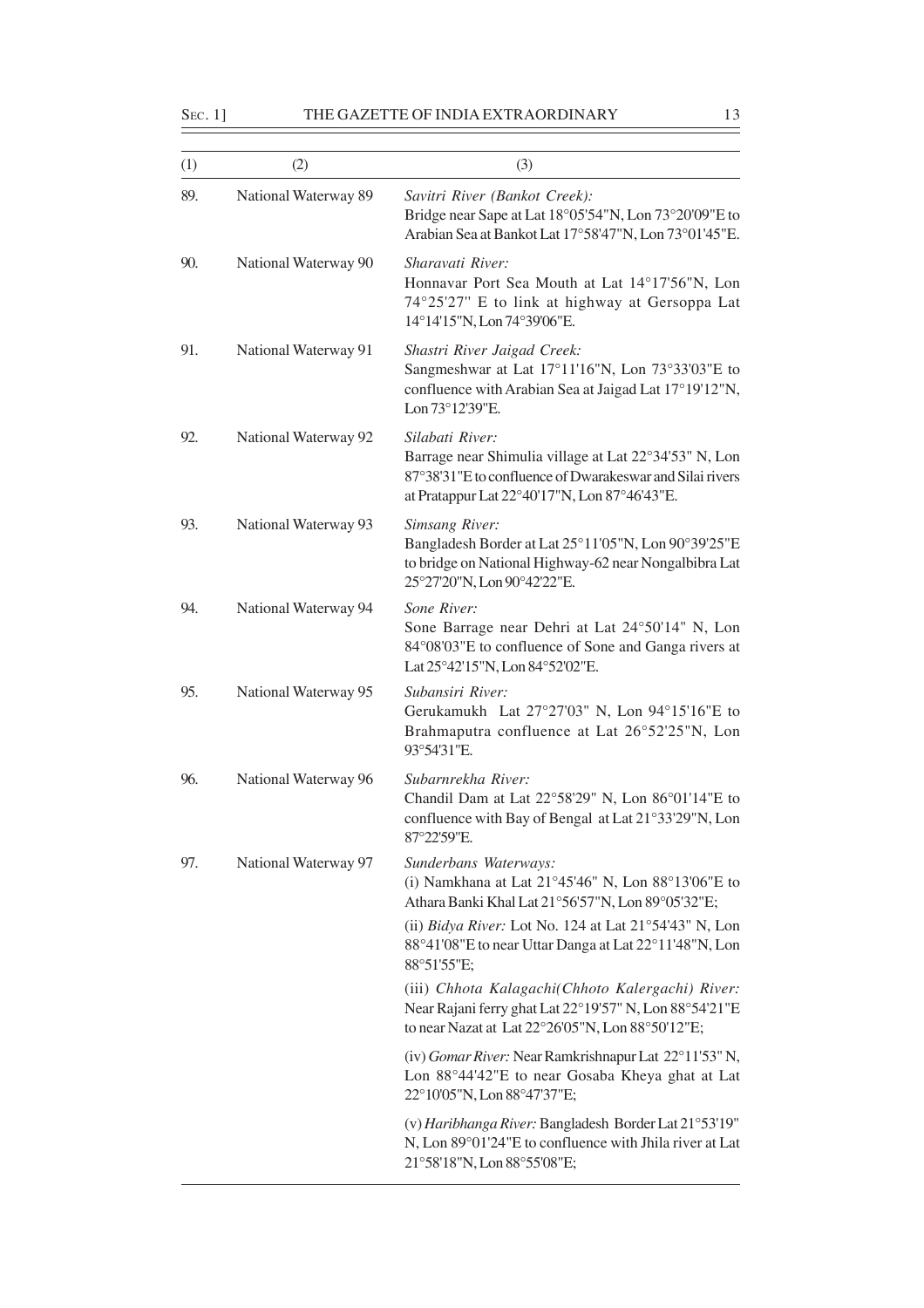| (1)  | (2)                   | (3)                                                                                                                                                                                                                                                                                          |
|------|-----------------------|----------------------------------------------------------------------------------------------------------------------------------------------------------------------------------------------------------------------------------------------------------------------------------------------|
|      |                       | (vi) Hogla(Holgal)-Pathankhali River: Near Parandar<br>Lat 22°12'22" N, Lon 88°40'43"E to near Sandeshkhai<br>Ferry Ghat at Lat 22°21'12"N, Lon 88°52'48"E;                                                                                                                                  |
|      |                       | (vii) Kalindi (Kalandi) River: Bangladesh Border at<br>Hingalganj Lat 22°28'08" N, Lon 88°59'46"E to<br>Bangladesh Border near Khosbash at Lat 22°24'41"N,<br>Lon 88°58'21"E;                                                                                                                |
|      |                       | (viii) Katakhali River: Bangladesh Border near Barunhat<br>Lat 22°30'31" N, Lon 88°58'25" E to Lebukhali ferry at Lat<br>22°21'45"N, Lon 88°57'30"E;                                                                                                                                         |
|      |                       | (ix) Matla River: Bay of Bengal at Lat 21°33'04" N, Lon<br>88°38'26"E to Canning ferry ghat at Lat 22°18'39"N, Lon<br>88°40'43"E;                                                                                                                                                            |
|      |                       | (x) Muri Ganga (Baratala) River: Bay of Bengal near<br>Bisalakshmipur Lat 21°37'52" N, Lon 88°10'0"E to near<br>Kakdwip at Lat 21°52'17"N, Lon 88°09'08"E;                                                                                                                                   |
|      |                       | (xi) Raimangal River: Hemnagar at Lat 22°11'41" N, Lon<br>88°58'01"E to Rajnagar at Lat 22°33'57"N, Lon 88°56'17"E;                                                                                                                                                                          |
|      |                       | (xii) Sahibkhali (Sahebkhali) River: Near Ramapur Lat<br>22°17'52" N, Lon 88°56'35"E to Bangladesh Border near<br>Khosbash at Lat 22°24'41"N, Lon 88°58'21"E;                                                                                                                                |
|      |                       | (xiii) Saptamukhi River: Bay of Bengal at Henry Island<br>Lat 21°34'57" N, Lon 88°19'08"E to near Chintamanipur<br>at Lat 21°51'14"N, Lon 88°18'41"E;                                                                                                                                        |
|      |                       | (xiv) Thakurran River: Bay of Bengal at Lat 21°33'32"<br>N, Lon 88°27'45"E to Madhabpur at Lat 22°02'52"N, Lon<br>88°33'28"E;                                                                                                                                                                |
| 98.  | National Waterway 98  | Sutlej River:<br>Sunni Road Bridge at Lat 31°14'45" N, Lon 77°07'34"E to<br>Harike Dam at Lat 31°08'33"N, Lon 74°56'57"E.                                                                                                                                                                    |
| 99.  | National Waterway 99  | Tamaraparani River:<br>Sulochana Mudalir bridge, Tirunelveli Lat 8°43'43" N,<br>Lon 77°42'54"E to confluence with Bay of Bengal near<br>Punnaikayal at Lat 8°38'25"N, Lon 78°07'38"E.                                                                                                        |
| 100. | National Waterway 100 | Tapi River:<br>Hatnur Dam Near Mangalwadi Lat 21°04'22"N,<br>Lon75°56'45"E to Gulf of Khambhat (Arabian Sea) at<br>Lat 21°02'16"N, Lon 72°39'30"E.                                                                                                                                           |
| 101. | National Waterway 101 | Tizu and Zungki Rivers:<br>Longmatra at Lat 25°46'12"N, Lon 94°44'35"E to<br>Avanghku at Myanmar border Lat 25°35'03"N, Lon<br>94°53'06"E and in Zungki river from bridge at Lat<br>25°48'26"N, Lon 94°46'36"E to confluence of Zungki and<br>Tizu rivers at Lat 25°46'58"N, Lon 94°45'21"E. |